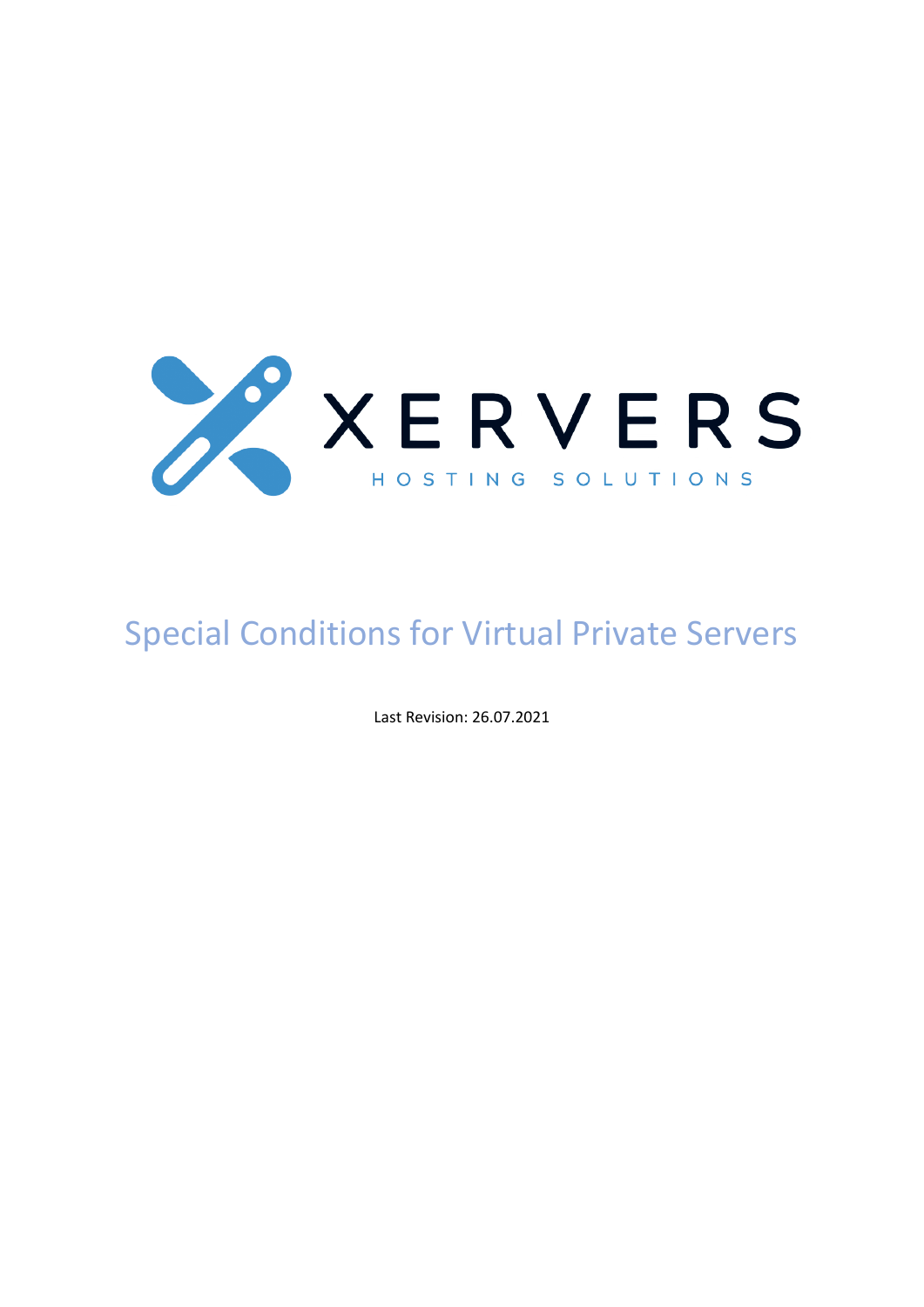

| Index                             |    |
|-----------------------------------|----|
|                                   |    |
|                                   |    |
|                                   |    |
|                                   |    |
|                                   |    |
|                                   |    |
|                                   |    |
|                                   |    |
|                                   |    |
|                                   |    |
|                                   |    |
|                                   |    |
|                                   |    |
|                                   |    |
|                                   |    |
|                                   |    |
|                                   |    |
|                                   |    |
|                                   |    |
|                                   |    |
|                                   |    |
|                                   |    |
|                                   |    |
|                                   |    |
|                                   |    |
| Art. 11: Service Level Assurance. | 10 |
|                                   |    |
|                                   |    |
|                                   |    |
|                                   |    |
|                                   |    |
|                                   |    |
|                                   |    |
|                                   |    |
|                                   |    |
|                                   |    |

Xervers, unipessoal Ida NIF: 514 692 014 info@xervers.pt suporte@xervers.pt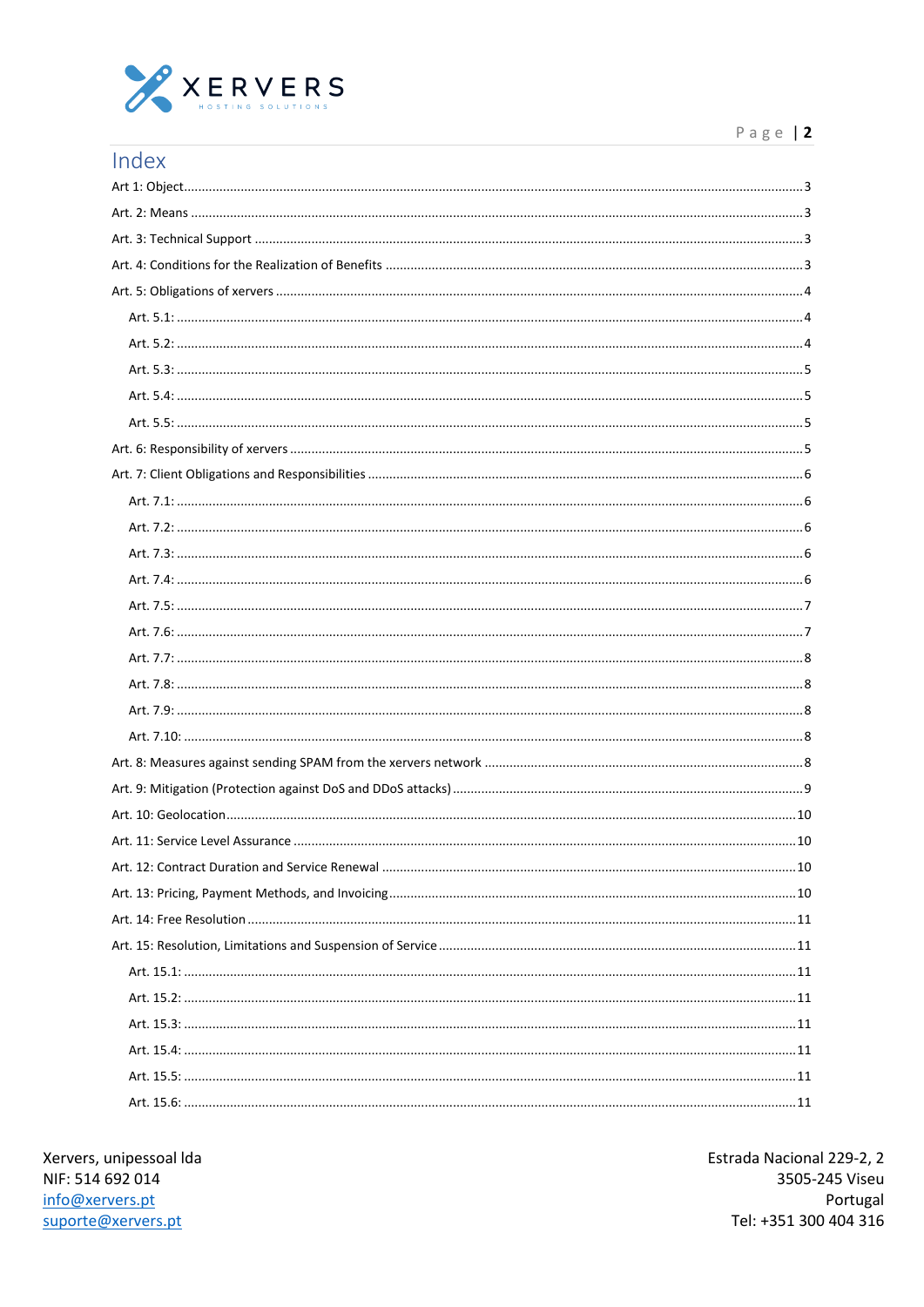

#### <span id="page-2-0"></span>Art 1: Object

The purpose of these particular conditions, which complement the general conditions of service of **xervers**, is to establish the technical and financial conditions by which **xervers** undertakes to maintain the Customer's Virtual Private Server on its platform.

These particular conditions shall prevail over the general conditions in the event of conflict between the two documents.

#### <span id="page-2-1"></span>Art. 2: Means

When providing the Service, **xervers** makes available to the Client a Virtual Private Server that has dedicated resources (hard disk partitions) and resources (RAM memory and processor) belonging to the Host Server that are shared by the various Virtual Private Servers installed there. Due to the high technicality of the Service, **xervers** is not bound to any result obligation towards the Client.

The **xervers** server platform on which the Virtual Private Server is installed is accessible to the Client as well as to the general public via the Internet network. Throughout the Virtual Private Server lease period, **xervers** makes available to the Customer the means of communication that allow him/her to access the Service.

## <span id="page-2-2"></span>Art. 3: Technical Support

In the event of malfunctioning or breakdown of the Service for which **xervers**is responsible, the Client may contact the incident service provided by **xervers**, duly identified and accessible on the website [https://xervers.pt.](https://xervers.pt/)

# <span id="page-2-3"></span>Art. 4: Conditions for the Realization of Benefits

**xervers** makes available to the Client different configurations of Virtual Private Servers whose description is accessible online at [https://xervers.pt.](https://xervers.pt/)

**xervers** invites the Customer to carefully study each configuration before confirming their order. It is up to the Customer to define the configuration and operating system that best meets his expectations and needs.

After confirmation of your order by **xervers**, **xervers** will send you the access codes that allow you to connect to the Virtual Private Server. **xervers** reminds you that every Virtual Private Server rented from **xervers** benefits from a fixed IPv4 address geolocalized according to the physical location of the Virtual Private Server.

The Host as well as the Virtual Private Server rented by the Customer shall remain the property of **xervers**.

Within the scope of the present agreement, the Customer is the sole administrator of its Virtual Private Server. Under no circumstances will **xervers** intervene in the administration of the Customer's Virtual Private Server.

Xervers, unipessoal lda NIF: 514 692 014 [info@xervers.pt](mailto:info@xervers.pt) [suporte@xervers.pt](mailto:suporte@xervers.pt)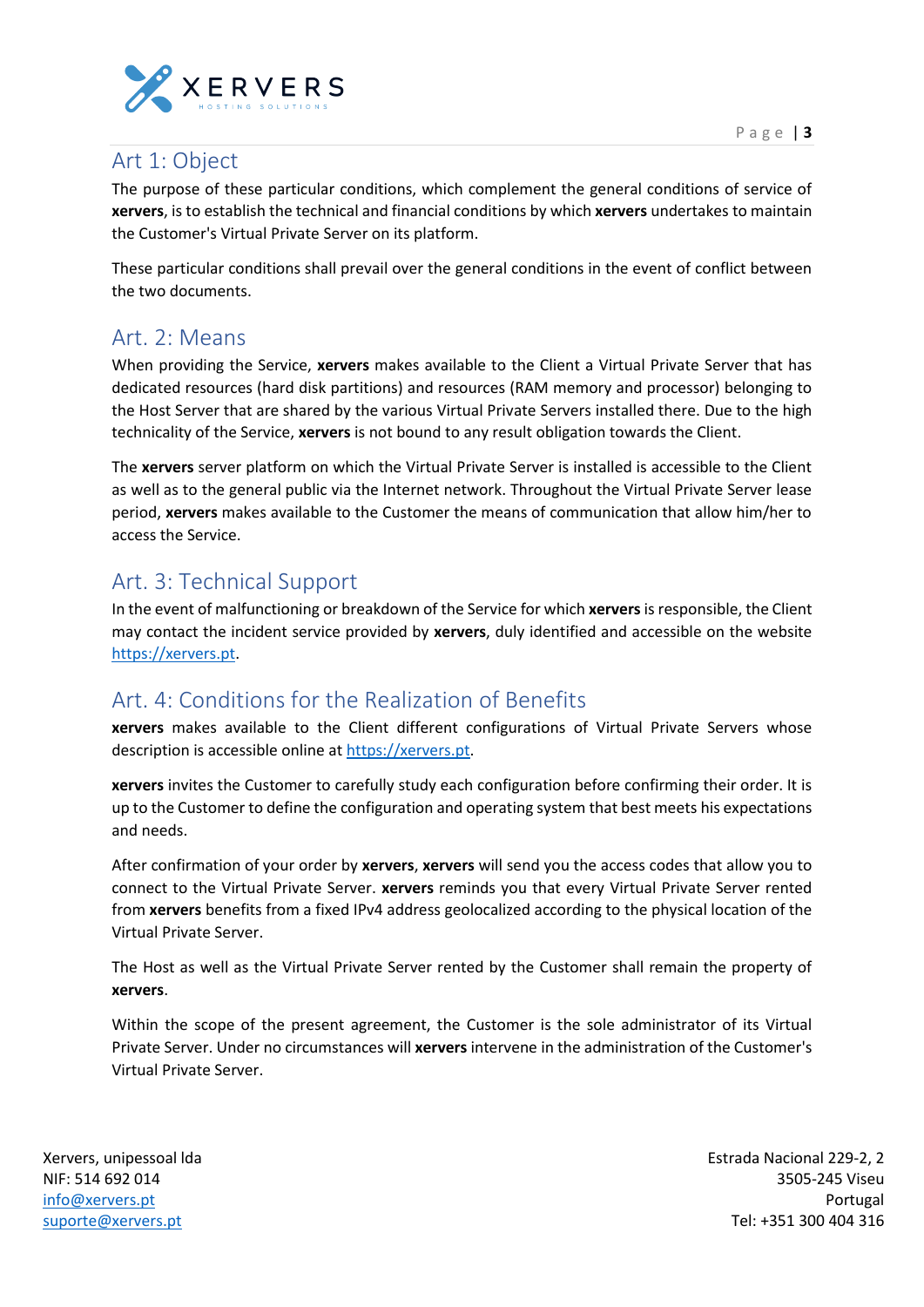



At the same time, **xervers** is responsible for administering the hardware and network infrastructure, as well as for administering the Host Servers that constitute it and on which the Customer's Virtual Private Servers are installed.

The Client confirms that he/she has the technical knowledge required to properly administer a server equivalent to the Virtual Private Server provided by **xervers**, and that he/she is aware of his/her responsibility for backing up the data stored in the Service. The Customer also undertakes to be aware of the documentation made available by **xervers** regarding the VPS service.

The Customer has the ability to install software on the Virtual Private Server by himself/herself. Such installations shall be made under his sole responsibility, and **xervers** may not be held liable for any malfunction of the Virtual Private Server as a result of such installations.

**xervers** reserves the possibility of filtering some ports it deems sensitive for the preservation of the infrastructure. Likewise, the Customer acknowledges that UDP/ICMP flows are subject to limitations.

Within the scope of the Service, the Customer may modify the configuration of his Virtual Private Server. To do so, the Customer must order through its Management Interface the desired configuration for its Virtual Private Server. The aforementioned modification will be triggered within hours of the request.

Within the scope of a server in the VPS range, the guaranteed bandwidth is 100 Mbps (one hundred megabits per second) and the outgoing bandwidth traffic compatible with the switch port is limited to a given volume of 10 TB (ten terabytes) per month. This calculation occurs both for traffic inside the **xervers** network and for traffic outside the **xervers** network. When the monthly traffic volume is higher than the defined balance per month, the bandwidth associated with the service is limited to 1 Mbps (megabits per second) until the end of the current billing cycle.

The billing methods applicable to the Base Power Change are defined in article 13 of these conditions.

The Service is based on virtualization technologies. Due to this fact, the Customer acknowledges that **xervers** will not be able to guarantee switching requests.

**xervers**reserves the possibility to limit or restrict certain features of the Virtual Private Server in order to ensure the security of its Infrastructure. **xervers** will inform the Customer, to the extent possible, of the implementation of such possible blockages.

The Customer undertakes to use the Service diligently.

#### <span id="page-3-0"></span>Art. 5: Obligations of xervers

**xervers** undertakes to act in a diligent and careful manner as required to provide a quality service in accordance with industry best practices and the state of the art.

**xervers** commits to:

<span id="page-3-1"></span>Art. 5.1: Ensure the administration of the **xervers** Infrastructure and the Host Servers.

<span id="page-3-2"></span>Art. 5.2: Keep the Host Server in good working order. In the event of its failure, **xervers** undertakes to replace the defective part as soon as possible, except in the event of a failure for which it is not

Xervers, unipessoal lda NIF: 514 692 014 [info@xervers.pt](mailto:info@xervers.pt) [suporte@xervers.pt](mailto:suporte@xervers.pt)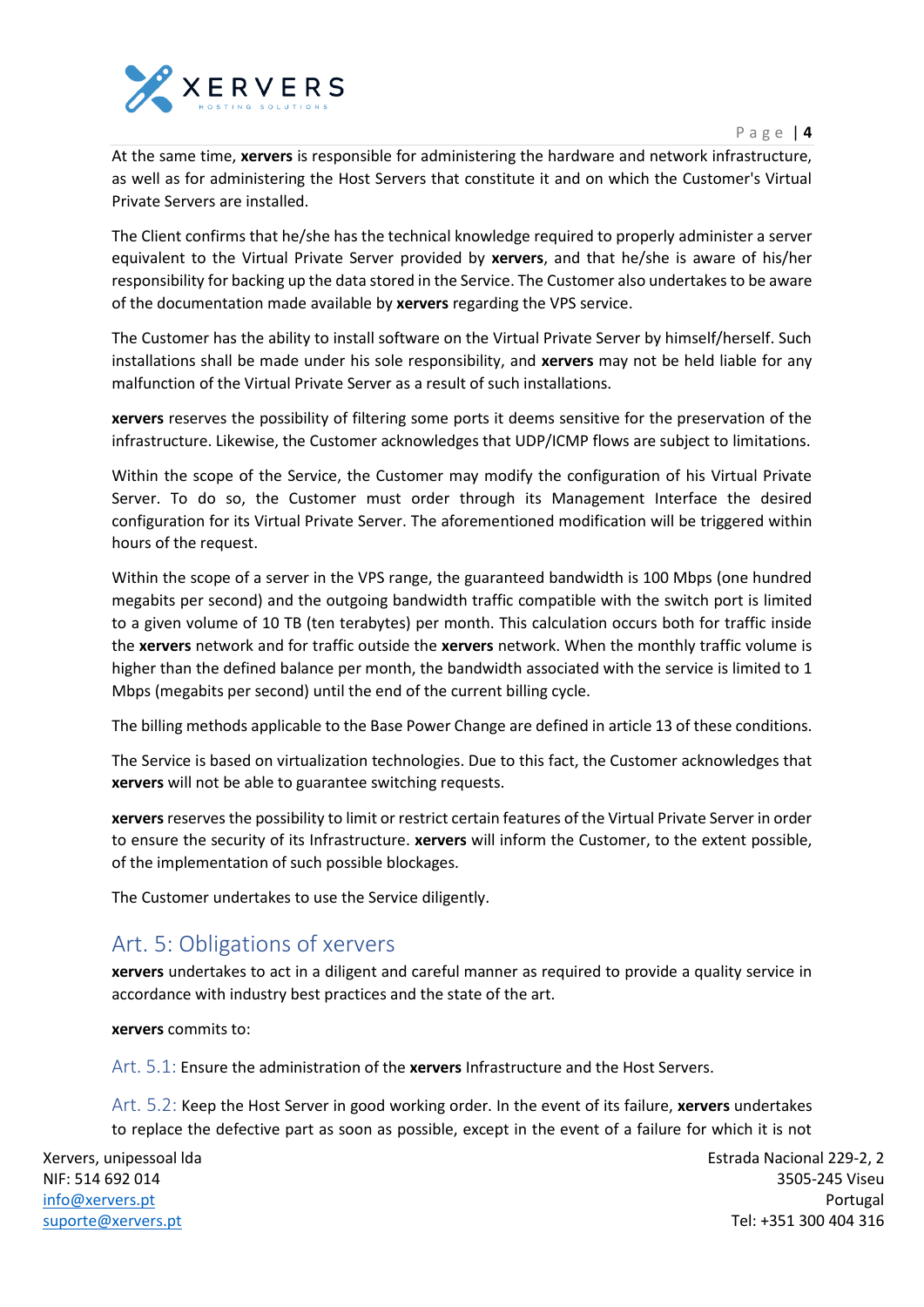

responsible, or for any intervention that requires an interruption of the Service that exceeds the usual replacement times. In the latter case, **xervers** undertakes to inform the Customer immediately.

<span id="page-4-0"></span>Art. 5.3: Ensure the availability of the Customer's Virtual Private Server in accordance with the provisions of article 11 of these special conditions. **xervers** reserves the possibility of interrupting the Service to carry out a technical intervention in order to improve operation.

<span id="page-4-1"></span>Art. 5.4: Intervene as soon as possible, at the Customer's request, in the event of an incident that is not due to the consequent misuse of the Virtual Private Server by the Customer.

<span id="page-4-2"></span>Art. 5.5: Ensure that the best level of quality of these tools is maintained in accordance with the rules and usages of the profession.

#### <span id="page-4-3"></span>Art. 6: Responsibility of xervers

**xervers** cannot be held liable in case of:

- Client's fault, negligence, omission, or failure to act, as well as Client's disregard of the advice provided by **xervers**;
- The fault, negligence, or omission of a third party over whom **xervers** has no power of control or supervision;
- Force majeure, events or incidents beyond the control of **xervers**;
- Stoppage of the Service as a consequence of the causes stipulated in clause 7;
- Disclosure or illicit use of the password given confidentially to the Client;
- Deterioration of the application;
- Misuse of the terminals by the Customer or its Customers;
- Partial or total destruction of the information transmitted or stored as a result of an act imputable directly or indirectly to the Client;
- Intervention in the Service by a third party not authorized by the Client.

**xervers** reserves the right to interrupt the Service if the Customer's Virtual Private Server constitutes a danger to the security of the **xervers** Infrastructure, notably in the event of hacking into the Customer's Virtual Private Server or the detection of a system security breach.

**xervers** shall inform the Customer within a reasonable time and to the extent possible, indicating the nature and duration of the intervention, in order to allow the Customer to take action. **xervers** undertakes to re-establish the connection as soon as the Client makes the appropriate and requested corrections.

However, in the event of a repeat or particularly serious problem, **xervers** reserves the right not to put the Customer's Virtual Private Server back online.

**xervers** may not be held liable for the content of the information, sound, text, images, and form elements that are accessible on the websites hosted on the Customer's Virtual Private Server, transmitted or put online by the Customer under any pretext.

Xervers, unipessoal lda NIF: 514 692 014 [info@xervers.pt](mailto:info@xervers.pt) [suporte@xervers.pt](mailto:suporte@xervers.pt)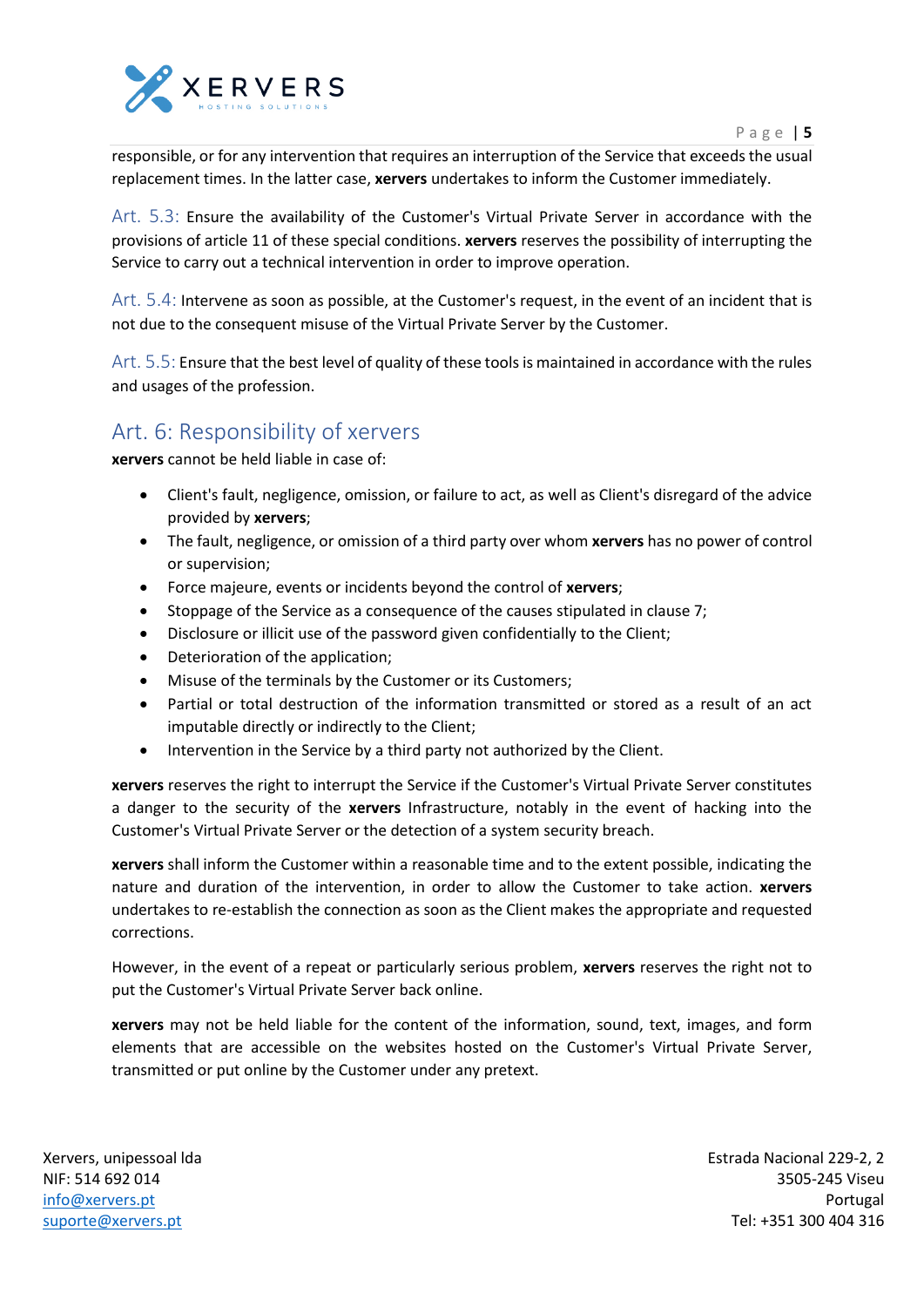

**xervers** may not be held liable for the total or partial non-performance of an obligation and/or failure of the operations of the operators of transport networks for the Internet and in particular the Client's access provider(s).

**xervers** does not perform any specific backup of the data stored on the Customer's Virtual Private Server.

Consequently, the Customer is responsible for taking all necessary measures to back up its data in order to be able to restore it in the event of its loss or deterioration, whatever the cause, including those not expressly referred to in the present conditions.

**xervers** does not offer any guarantee as to the consequences of the Customer's use of the Service, particularly with regard to the security and preservation of said data.

## <span id="page-5-0"></span>Art. 7: Client Obligations and Responsibilities

<span id="page-5-1"></span>Art. 7.1: The Client declares to have the capacity and availability necessary for the completion and performance of the obligations set forth in these particular conditions.

<span id="page-5-2"></span>Art. 7.2: The Client undertakes to provide valid information that allows him/her to be identified, in particular: last name, first name, organization (if applicable), address, telephone number, email address, tax identification number. **xervers** reserves the right to request proof, which the Client must provide within 72 (seventy-two) hours following **xervers**' request. If no such proof is received, **xervers** reserves the right to suspend the Client's services. **xervers**' request may relate to the different websites hosted by the Client.

<span id="page-5-3"></span>Art. 7.3: The Customer acts as an independent entity and consequently assumes the risks and dangers inherent in its activity. The Customer is solely responsible for the services and websites hosted on its Virtual Private Server, the content of the information transmitted, disseminated or collected, its operation and updating, as well as all files, including address files.

The Customer is a host within the meaning of Law 32/2008, of July 17; therefore, is who "guarantees, even free of charge, to make available to the public via online public communication services, the storage of signals, texts, sounds or messages of any nature provided by recipients of these services".

Consequently, **xervers** only guarantees the Client access to its Virtual Private Server allowing it to store its data and that of its clients.

**xervers** warns that it is up to the Client to take all technical measures that allow connection logs and all data to be held and stored in such a way as to allow the identification of any person who has contributed to the creation of the content or contents of the services of which the Client is the provider under the provisions of the legislation in force, namely the Law 32/2008, of July 17, on the retention of data generated or processed in connection with the provision of publicly available electronic communications services or of public communications networks for a period of 12 months.

<span id="page-5-4"></span>Art. 7.4: The Client undertakes to respect the rights of third parties, personality rights, intellectual property rights such as copyrights, licence rights or trademarks. Consequently, **xervers** may not be

Xervers, unipessoal lda NIF: 514 692 014 [info@xervers.pt](mailto:info@xervers.pt) [suporte@xervers.pt](mailto:suporte@xervers.pt)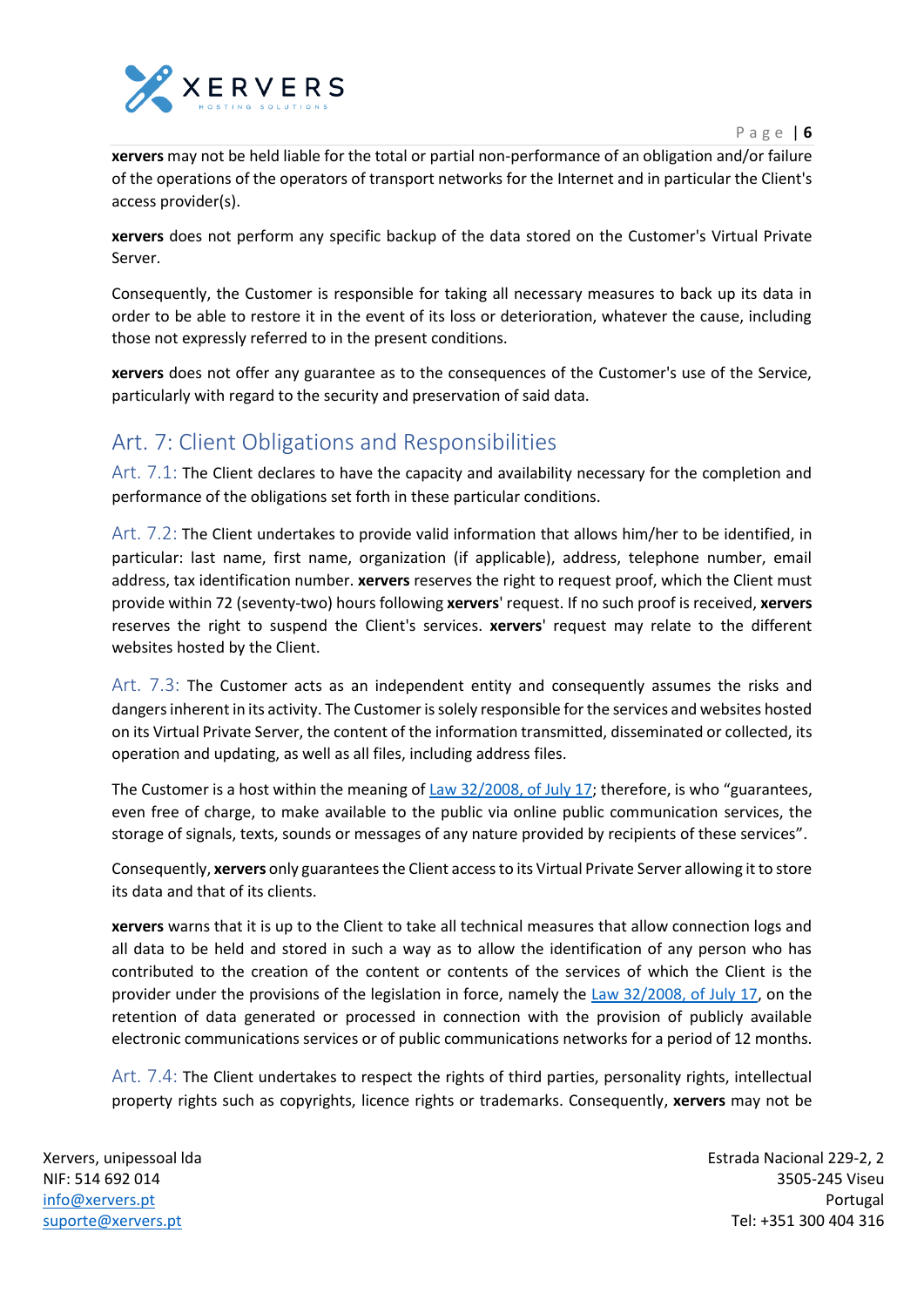

held liable for the content of any information transmitted, disseminated or collected, its use and updating, or for any files, particularly address files, for any reason whatsoever.

The Customer undertakes not to make files or hypertext links available to the public through the sites hosted on his Virtual Private Server in violation of copyright and/or intellectual property rights. The Customer undertakes not to use the Service to implement services for the purpose of downloading in large quantities from file hosting platforms.

The Customer agrees to purchase any licenses that may be required if he uses third-party software while using the Service.

**xervers** may only warn the Customer of the legal consequences that may result from illegal activities on the Virtual Private Server and declines all responsibility for the use of data made available by the Customer to Internet users.

Similarly, proven use by the Customer of spamming techniques on the Internet network shall lead without notice to interruption of the Service and termination of contracts relating to the Service. The Customer also undertakes not to perform any act of intrusion or attempted intrusion from the Virtual Private Server (e.g., port scanning, sniffing, spoofing, etc.).

In the situations described in the preceding paragraphs, **xervers** reserves the right to immediately and automatically terminate the contract, without loss of right to claim any damages and losses by **xervers** as a result of these unlawful acts.

<span id="page-6-0"></span>Art. 7.5: The Client shall be solely and exclusively liable for the consequences of any defects in the functioning of the Virtual Private Service resulting from its use by members of its staff or any other person to whom the Client has provided his or her access data. Likewise, the Client shall be solely and exclusively liable for the consequences of the loss of said access data.

In order to maintain the security level of the Customer's Virtual Private Server and of all of the servers present in its Infrastructure, **xervers** undertakes to communicate, via email, the availability of updates to the applications maintained by **xervers** whenever a security defect is detected. If the update of these applications is not carried out after **xervers**' request, **xervers** reserves the right to interrupt the connection of the Virtual Private Server to the Internet network.

If **xervers** detects that the Customer's Virtual Private Server constitutes a security risk, a communication may be sent to the Customer via email, indicating that a reinstallation procedure is required to maintain the integrity of the Virtual Private Server and the Infrastructure. **xervers**reserves the right to interrupt the connection of the Virtual Private Server to the Internet network while waiting for the Client to reinstall its Virtual Private Server. The manipulation necessary to operate the transfer of data from the hacked system to the new system must be performed by the Client. **xervers** undertakes and limits its intervention to the installation of the new system only.

<span id="page-6-1"></span>Art. 7.6: The Customer undertakes not to send unsolicited e-mail, or SPAM, from his Virtual Private Server under the terms of Law 41/2004, of August 18.

Failure to comply with this clause may lead to suspension of the Virtual Private Server that is the source of the unsolicited mail and/or termination of the Agreement.

Xervers, unipessoal lda NIF: 514 692 014 [info@xervers.pt](mailto:info@xervers.pt) [suporte@xervers.pt](mailto:suporte@xervers.pt)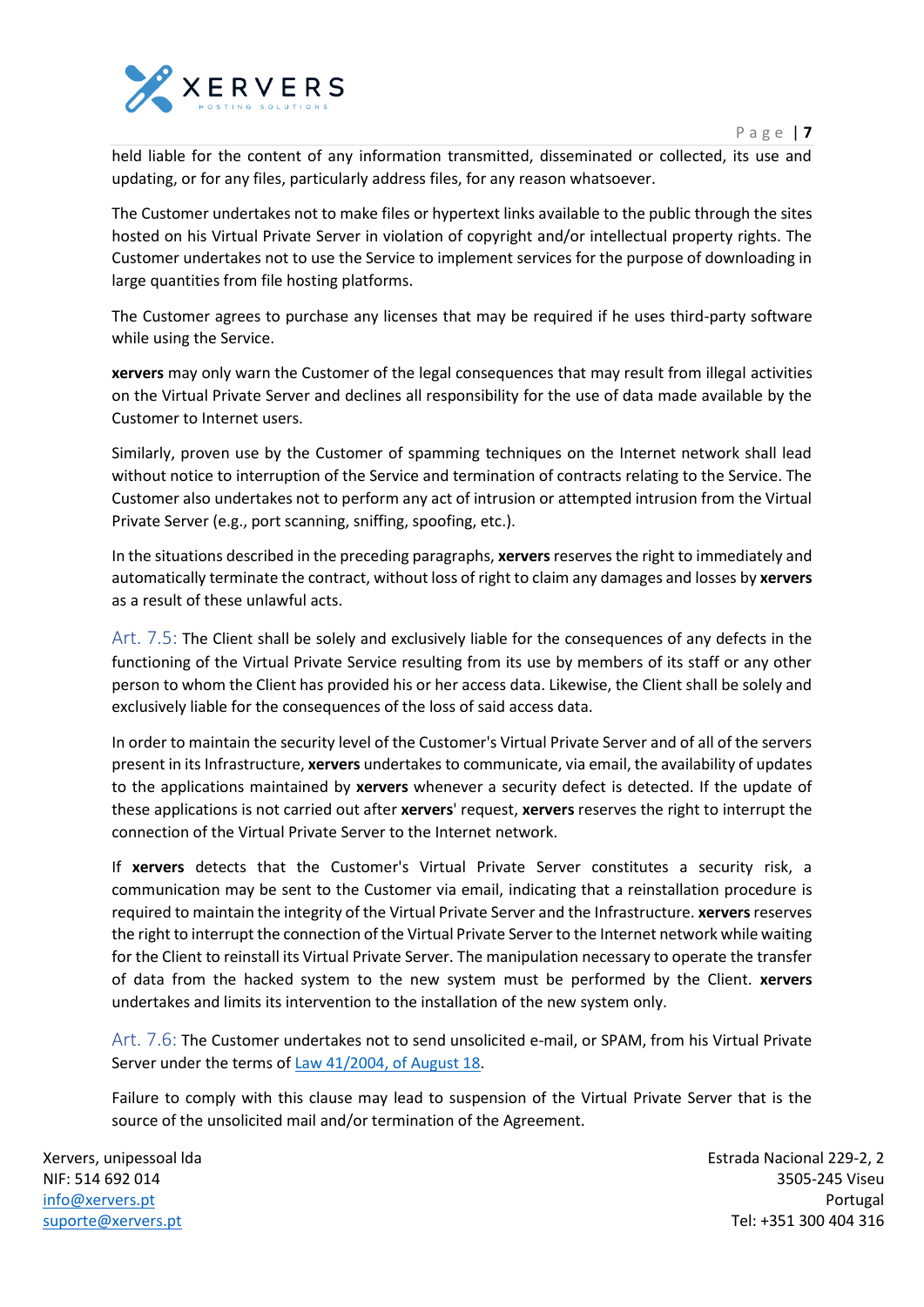



<span id="page-7-0"></span>Art. 7.7: The Customer acknowledges that for security reasons certain features, practices and protocols (such as IRC or peer-to-peer file exchange) may be subject to limitations. Anonymizing (Proxy) and cardsharing (CCCam or equivalent) services are prohibited from the Service.

<span id="page-7-1"></span>Art. 7.8: The virtual technologies used by **xervers** to manage the Customer's Virtual Private Server may in no event be considered as generating an obligation of results for **xervers** regarding the preservation of the Customer's data. All measures aimed at safeguarding data are the sole responsibility of the Client.

<span id="page-7-2"></span>Art. 7.9: It is up to the Customer to acquire all licenses or usage rights contracted with **xervers**. By default, **xervers** reserves the right to suspend the Service without notice.

<span id="page-7-3"></span>Art. 7.10: **xervers** reserves the right to exercise control over the compliance of the use of the Service with these provisions.

**xervers** reserves the right to suspend the Service without prior notice, within the conditions set forth in clause 7 of the **xervers** General Conditions of Service, in the event of non-compliance by the Client with the particular and general conditions of **xervers** and, in general, in view of all laws and regulations in force, as well as the rights of third parties.

### <span id="page-7-4"></span>Art. 8: Measures against sending SPAM from the xervers network

**xervers**implements technical measures aimed at combating the sending of fraudulent electronic mail, as well as SPAM from its infrastructures.

To this end, **xervers** carries out measures to check the traffic sent to the Internet by the server used by the Client to port 25 (SMTP server) on the Internet. This is a traffic verification operation carried out using automatic tools.

The sends are not filtered or intercepted, but only checked at intervals of a few seconds. These operations are carried out in parallel and in no case up front between the server and the Internet network.

Likewise, no operation is performed on the emails sent: **xervers** does not tag emails and does not modify in any way the emails sent by the Client. No information is stored by **xervers** during these operations, other than statistical information.

The verification of this operation is carried out regularly and completely automatically. No human intervention is performed when verifying the traffic sent towards port 25 (SMTP).

In case emails sent by the Customer server are identified as SPAM or fraudulent, **xervers** informs the Customer and blocks the server's SMTP port.

**xervers** does not keep any copy of emails sent by an SMTP server, even when they are identified as SPAM.

Faced with the possibility of blocking the SMTP port, the Client may request that it be unblocked via its Management Interface.

Xervers, unipessoal lda NIF: 514 692 014 [info@xervers.pt](mailto:info@xervers.pt) [suporte@xervers.pt](mailto:suporte@xervers.pt)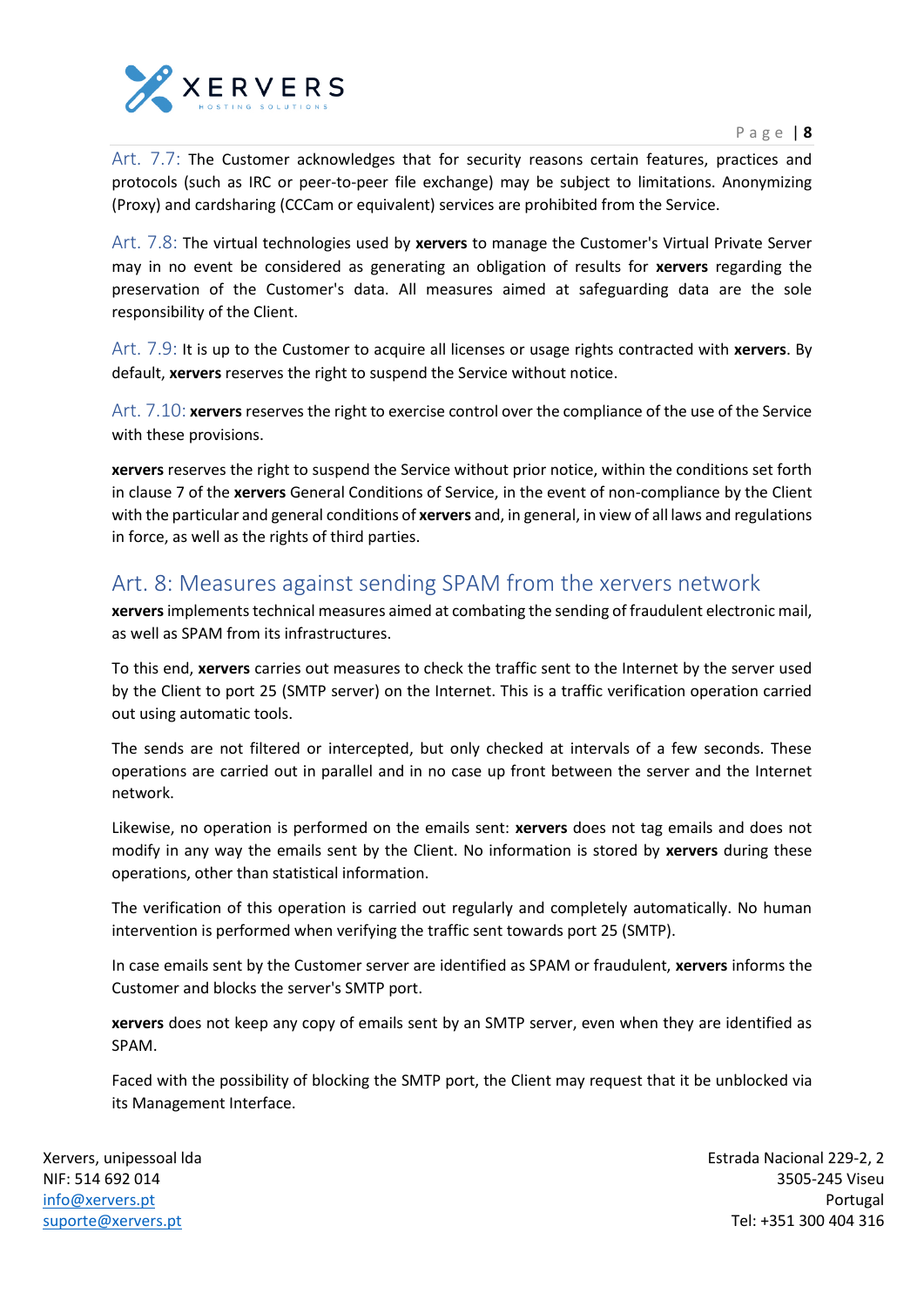

Any new email identified as SPAM will cause the SMTP port to be blocked for a longer period.

After the third blocking, **xervers** reserves the right to refuse any new request to unblock the SMTP port.

#### <span id="page-8-0"></span>Art. 9: Mitigation (Protection against DoS and DDoS attacks)

**xervers** implements protection against DoS and DDoS (denial of service attacks), provided these attacks are massive. This protection aims to keep the Customer Service running during an attack.

This functionality consists in checking traffic destined for the Customer Service that comes from outside the **xervers** network. Traffic that is qualified as illegitimate will be rejected before it reaches the Customer's infrastructure, thus allowing legitimate users to continue accessing the applications offered by the Customer despite the computer attack.

These protection measures cannot intervene in the case of computer attacks such as SQL injections, Bruteforce, exploitation of security flaws, etc.

Due to the great complexity of the protection service, **xervers**is only subject to an obligation of means. It is possible that an attack will not be detected by the implemented tools, and that the tools will not allow the Customer Service to be kept operational.

Depending on the nature of the attack and its complexity, **xervers** will apply different levels of traffic protection in order to preserve its infrastructure and the Customer Service.

Mitigation is not activated unless an attack is detected by **xervers**' tools, and for a minimum duration of 26 hours. Consequently, it is the Customer Service that directly supports the attack, which may lead to its unavailability.

As soon as the cyber-attack is identified, mitigation is automatically activated, and can only be deactivated after 26 hours.

During the entire period of **xervers** combat activity you will not be able to guarantee the accessibility of Customer applications, but will strive to limit the impact of these attacks on the Customer Service and **xervers** infrastructure.

If, despite the activation of combat, the cyber-attack is of a nature that could jeopardize the integrity of **xervers** infrastructure or that of other **xervers** Customers, **xervers** will reinforce protection measures, which could lead to a degradation of the Customer Service or affect its availability.

It is possible that some of the traffic generated by the attack cannot be detected by **xervers**' equipment and reaches the Customer Service. The effectiveness of mitigation also depends on the configuration of the Customer's Service, in this respect it is the Customer's responsibility to verify that it has the necessary skills to ensure proper administration.

Attention is drawn to the fact that mitigation under no circumstances exempts the Client from implementing security measures (firewall, for example), regularly updating its system as recommended, backing up its data, or even checking the security of its computer programs (scripts, code, etc.).

Xervers, unipessoal lda NIF: 514 692 014 [info@xervers.pt](mailto:info@xervers.pt) [suporte@xervers.pt](mailto:suporte@xervers.pt)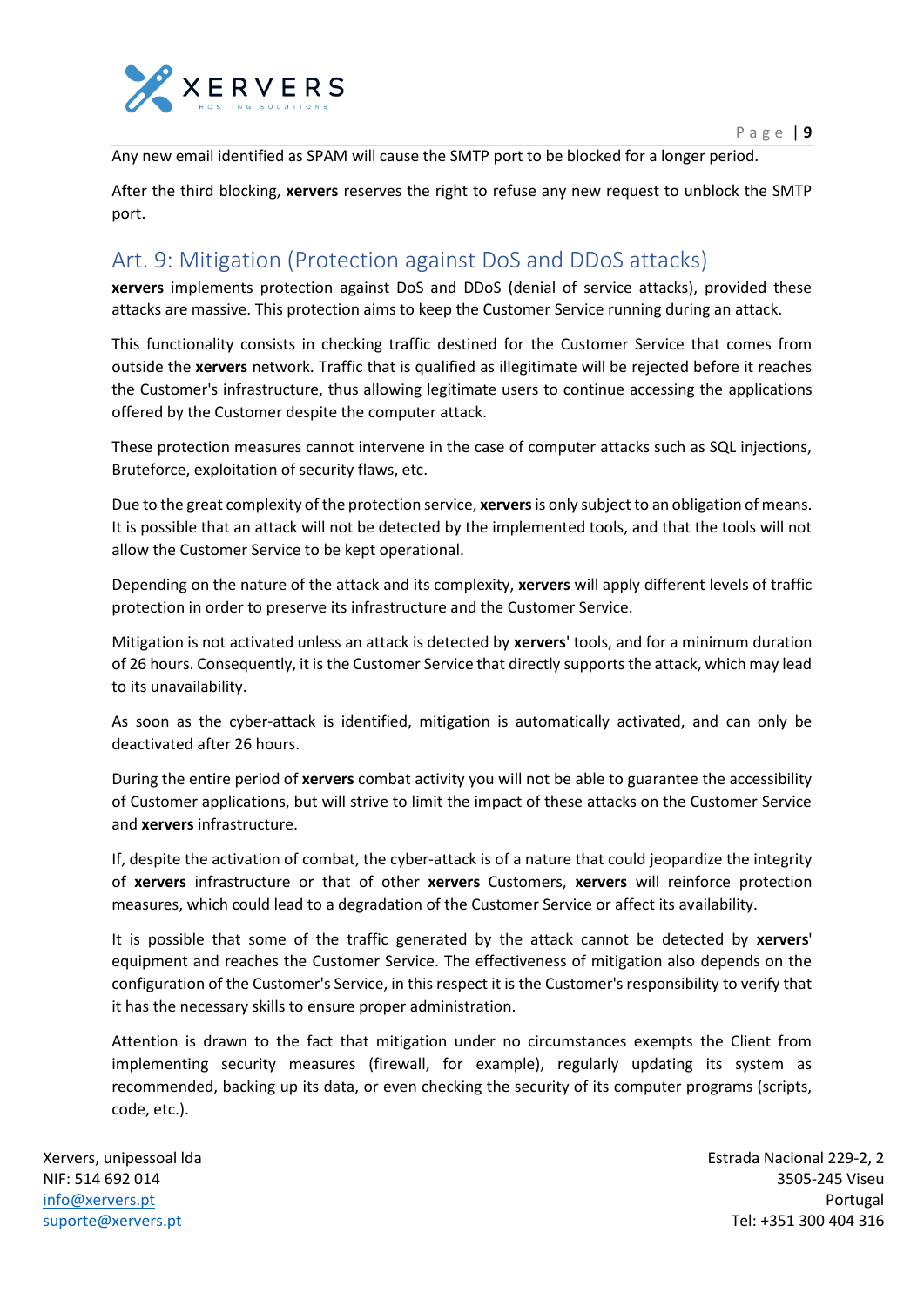

### <span id="page-9-0"></span>Art. 10: Geolocation

The choice of datacenter, or virtual server location is final and cannot be changed later.

The Customer acknowledges and accepts that it is subject to the laws applicable to the territory in which its equipment is installed.

The Customer acknowledges **xervers**' right to suspend the service if it is used for an activity prohibited in the location where the equipment provided by **xervers** is physically located.

In parallel, in the case of geolocated IPs, the Client agrees not to use a service that violates the applicable legislation in the country in which the IP address is declared. In the event of such use, **xervers** may be forced to proceed with the suspension of all geolocated addresses associated with the Client.

#### <span id="page-9-1"></span>Art. 11: Service Level Assurance

**xervers** guarantees the availability of 99.89% of Virtual Private Servers over 12 months.

#### <span id="page-9-2"></span>Art. 12: Contract Duration and Service Renewal

The Client also has the option of subscribing to the Service by means of a subscription in accordance with the General Conditions of Service. In this case, the Service is subscribed for an initial duration of one month, renewable for successive identical periods.

The Client, through his or her Management Interface, may at any time change his or her subscription to the Service to subscription billing mode; in this case, the Service is tacitly renewed for periods of one month renewable from the date of expiry of the previous subscription.

#### <span id="page-9-3"></span>Art. 13: Pricing, Payment Methods, and Invoicing

The prices applicable to the Virtual Private Server are available at [https://xervers.pt.](https://xervers.pt/) Prices can be displayed with or without VAT by means of a checkbox at the beginning of the site. Only the price indicated on the order form published by **xervers** corresponds to the total amount payable by the Customer. The amounts due are paid in advance.

The payment methods accepted by **xervers** at the time of the first order for the Service are indicated on the page [https://xervers.pt/available-payment-methods.php.](https://xervers.pt/available-payment-methods.php)

The Customer may perform a Base Power Change in the course of a billing cycle.

In this case, the Migration to a higher configuration is billed to the Customer according to the price basis applicable to the new configuration, as stipulated on the website [https://xervers.pt.](https://xervers.pt/)

If the Customer's **xervers** account has a credit balance equal to or greater than the amount billed for the configuration change, that amount will then be automatically debited from their **xervers** account.

In the absence of a credit balance, **xervers** will debit the Customer using one of the payment methods registered and associated with their **xervers** account.

Xervers, unipessoal lda NIF: 514 692 014 [info@xervers.pt](mailto:info@xervers.pt) [suporte@xervers.pt](mailto:suporte@xervers.pt)